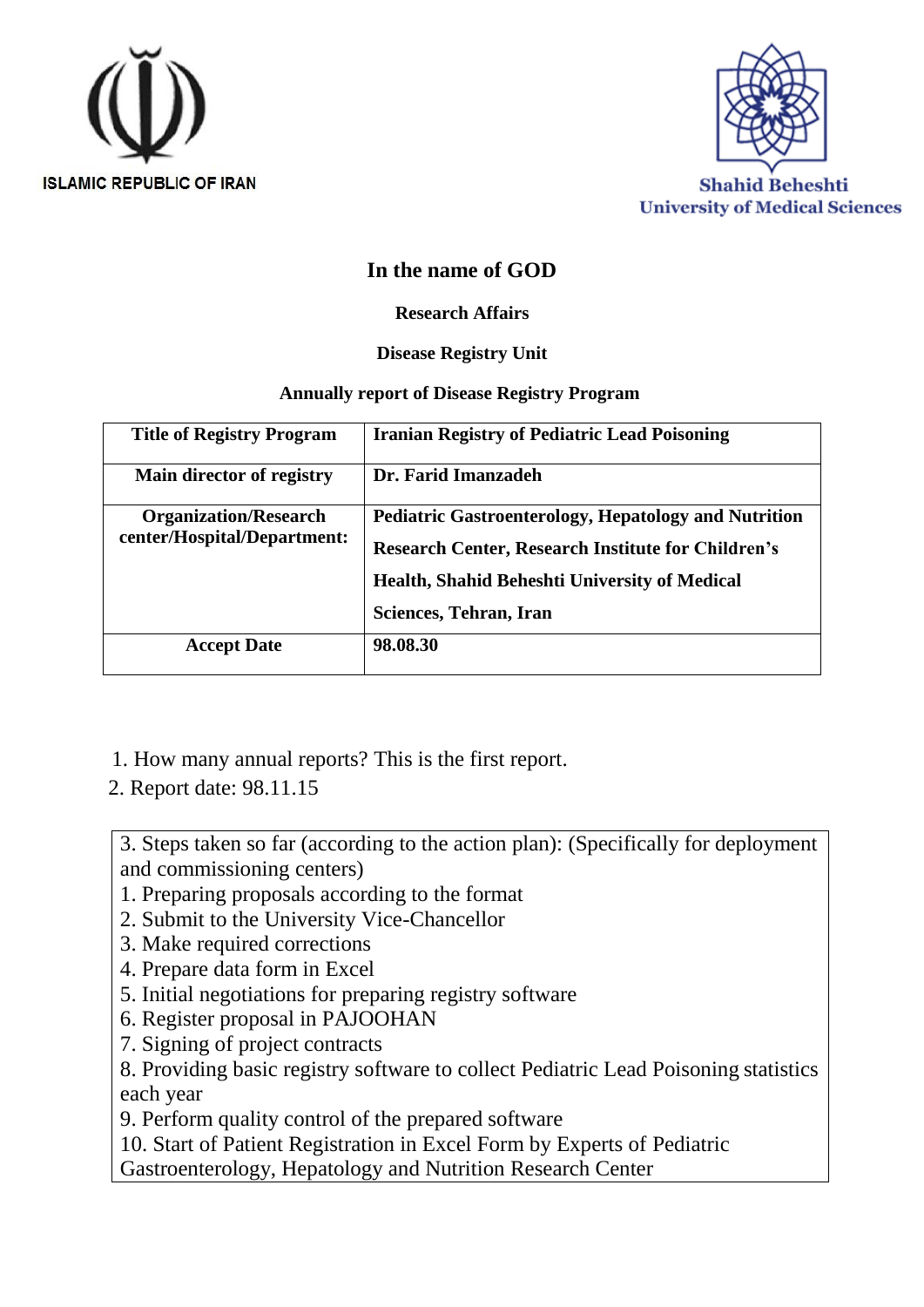11. Memorandum of Understanding with Qom University of Medical Sciences and Pediatric Non-Communicable Diseases Research Center, Babol University of Medical Sciences

### 4. Absolute Frequency Reporting of recorded cases in recent years

### \*Due to lack of collaboration of filing department, previous data is not yet available\*



5. Sex



### 6. expected rate recorded Reporting in recent years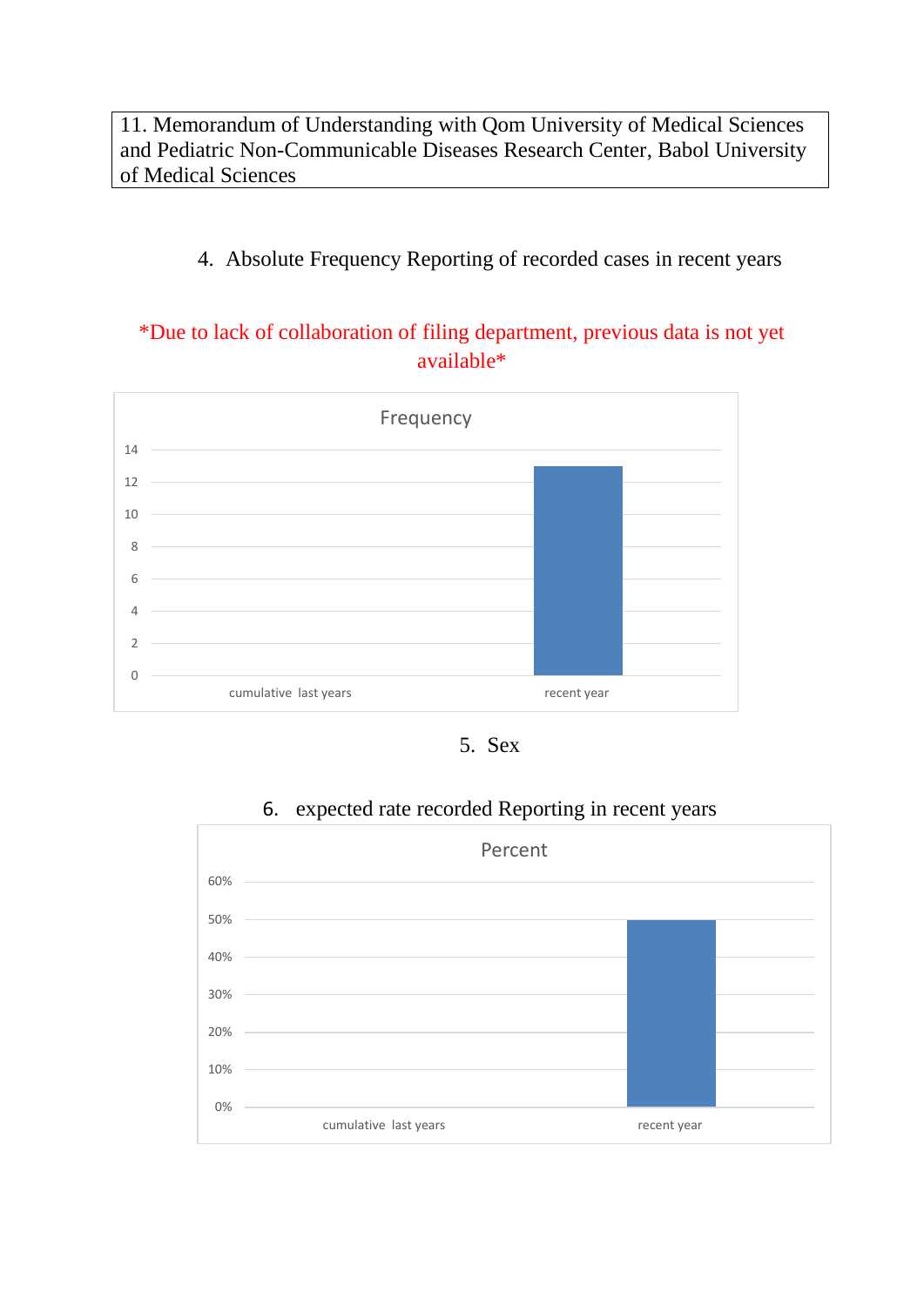## cumulative last years  $=\frac{number\ of\ reported\ cases\ in\ last\ years}{m\ (m\ of\ 1\ 2\ 2\ 2\ 3)}$ number of expected records in last years  $\times$  100

recent year =  $\frac{number\ of\ reported\ cases\ in\ recent\ year}{1}$ number of expected records in recent year  $\times$  100

#### 7. Published articles

| Number | Title of article | Published year | Journal / Congress | authors |
|--------|------------------|----------------|--------------------|---------|
|        |                  |                |                    |         |
|        |                  |                |                    |         |
|        |                  |                |                    |         |

### 8. published Books

| Number | Title of book | Published year | authors |
|--------|---------------|----------------|---------|
|        |               |                |         |
|        |               |                |         |
|        |               |                |         |

# 9. Workshops held

| Number | Title of Workshop          | Participants                       | Organizer                 | Hold     | Hold       |
|--------|----------------------------|------------------------------------|---------------------------|----------|------------|
|        |                            | time                               |                           | location |            |
|        | Gastrointestinal           | Professor of                       | Pediatric                 | 98.05.24 | Mofid      |
|        | Disease                    | Pediatrics                         | Gastroenterology,         |          | children   |
|        | <b>Registration System</b> | Gastroenterology                   | Hepatology and            |          | Hospital,  |
|        |                            | from Tehran,                       | <b>Nutrition</b>          |          | Pediatric  |
|        |                            | Babol, Shiraz,<br>Research Center, |                           |          | infections |
|        |                            | Mashhad and                        | <b>Research Institute</b> |          | research   |
|        |                            | Shiraz<br>for Children's           |                           |          | center     |
|        |                            | Universities of                    | Health, Shahid            |          |            |
|        |                            | Medical                            | Beheshti                  |          |            |
|        |                            | Sciences                           | University of             |          |            |
|        |                            |                                    | Medical                   |          |            |
|        |                            |                                    | Sciences, Tehran,         |          |            |
|        |                            |                                    | Iran                      |          |            |